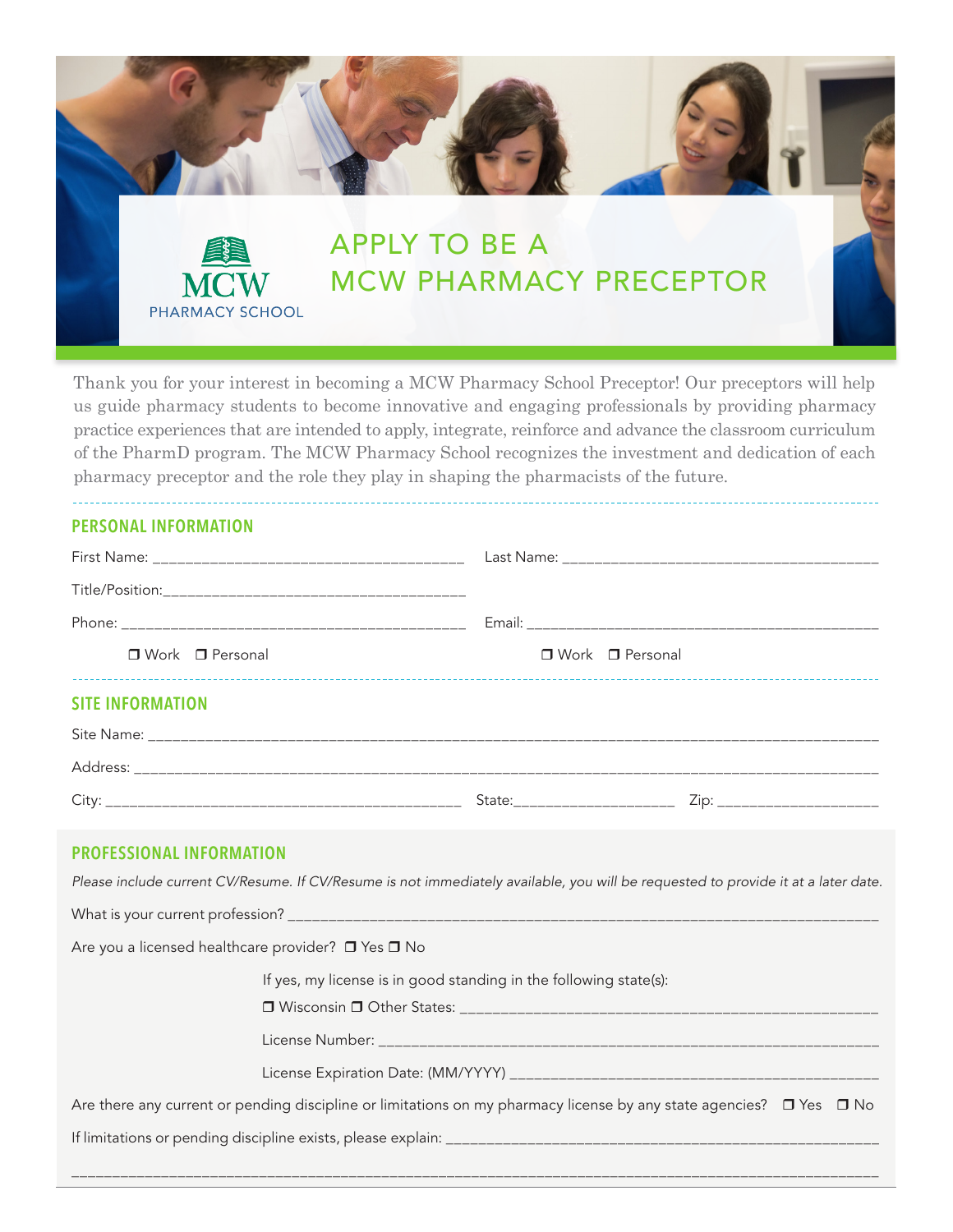| MEDICAL COLLEGE OF WISCONSIN PHARMACY SCHOOL EXPERIENTIAL EDUCATION |  |
|---------------------------------------------------------------------|--|
|---------------------------------------------------------------------|--|

# **HISTORY AS A PRECEPTOR**

How many student pharmacists have you precepted in the past 5 years? (Please circle)  $\bullet$  None  $\bullet$  1-5  $\bullet$  5-10  $\bullet$  10+

| What type of rotation(s) did you precept?                                                           |  |  |
|-----------------------------------------------------------------------------------------------------|--|--|
|                                                                                                     |  |  |
| □ Interprofessional Experiences (IPE)                                                               |  |  |
| □ APPE Community □ APPE Institutional □ APPE Acute Care □ APPE Ambulatory Care                      |  |  |
|                                                                                                     |  |  |
|                                                                                                     |  |  |
| What preceptor training have you already received?                                                  |  |  |
| □ Pharmacist Letter CE □ UW Madison Preceptor Training □ Concordia University-WI Preceptor Training |  |  |
|                                                                                                     |  |  |

### **PRECEPTOR SITE OPPORTUNITIES**

Can you provide an IPPE rotation at your site? IPPE rotations occur on Fridays for at least 8 hours for a 10 week session? The student's schedule is up to the discretion of the preceptor and can be an AM or PM shift. (Please check all that apply.)

 $\Box$  IPPE Community  $\Box$  IPPE Institutional IPPE Elective Please specify: \_\_\_\_\_\_\_\_\_\_\_\_\_\_\_\_\_\_\_\_\_\_\_\_\_\_\_\_\_\_\_\_\_\_\_\_\_\_\_\_\_\_\_\_\_\_\_\_\_\_\_\_\_\_\_\_\_\_\_\_\_\_\_\_\_\_\_\_\_\_

Can you provide an APPE rotation at your site? APPE rotations occur in 6 week blocks during the student's third year. The student's schedule is up to the discretion of the preceptor as long as the student participates in at least 40 hours per week. (Please check all that apply)

| <b>D</b> APPE Community              | <b>D</b> APPE Institutional |
|--------------------------------------|-----------------------------|
| □ APPE Acute Patient Care            | □ APPE Ambulatory Care      |
| $\Box$ APPE Elective Please specify: |                             |

Will students have opportunities for directly supervised patient care interactions during rotations?

 $\Box$  Yes  $\Box$  No.

Will students have opportunities to interact with other healthcare professionals during rotations?

□ Yes □ No